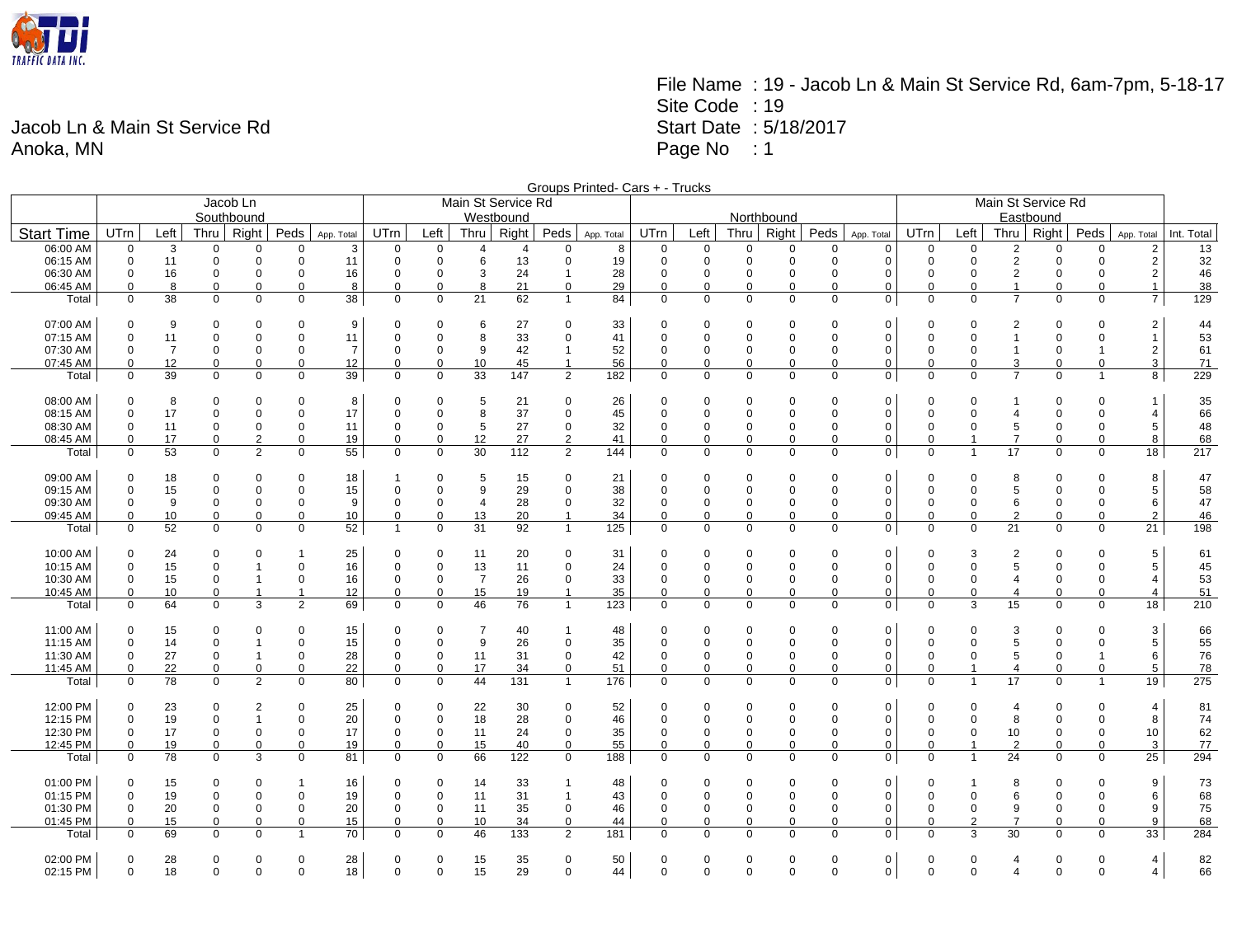

## File Name : 19 - Jacob Ln & Main St Service Rd, 6am-7pm, 5-18-17 Site Code : 19 Start Date : 5/18/2017 Page No : 2

## Jacob Ln & Main St Service Rd Anoka, MN

|                      | Groups Printed- Cars + - Trucks |          |                  |                         |                            |            |                         |                            |          |                    |                            |            |                            |             |                         |                          |                |                             |                      |                |                |                    |                               |                       |            |  |
|----------------------|---------------------------------|----------|------------------|-------------------------|----------------------------|------------|-------------------------|----------------------------|----------|--------------------|----------------------------|------------|----------------------------|-------------|-------------------------|--------------------------|----------------|-----------------------------|----------------------|----------------|----------------|--------------------|-------------------------------|-----------------------|------------|--|
|                      |                                 |          |                  | Jacob Ln                |                            |            |                         |                            |          | Main St Service Rd |                            |            |                            |             |                         |                          |                |                             | Main St Service Rd   |                |                |                    |                               |                       |            |  |
|                      | Southbound                      |          |                  |                         |                            |            |                         | Westbound                  |          |                    |                            |            |                            |             |                         | Northbound               |                |                             |                      |                |                | Eastbound          |                               |                       |            |  |
| <b>Start Time</b>    | <b>UTrn</b>                     | Left     | Thru             | Right                   | Peds                       | App. Total | <b>UTrn</b>             | Left                       | Thru     | Right              | Peds                       | App. Total | UTrn                       | Left        | Thru                    | Right                    | Peds           | App. Total                  | <b>UTrn</b>          | Left           | Thru           | Right <sup>1</sup> | Peds                          | App. Total            | Int. Total |  |
| 02:30 PM             | $\mathbf 0$                     | 21       | $\Omega$         | 0                       | $\Omega$                   | 21         | $\mathbf 0$             | $\Omega$                   | 12       | 37                 | $\Omega$                   | 49         | $\Omega$                   | $\mathbf 0$ | $\mathbf 0$             | $\Omega$                 | $\mathbf 0$    | $\mathbf 0$                 | $\mathbf 0$          | $\mathbf 0$    | $\overline{2}$ | $\Omega$           | 2                             | $\boldsymbol{\Delta}$ | 74         |  |
| 02:45 PM             | $\Omega$                        | 19       | 0                |                         | $\mathbf 0$                | 20         | $\mathbf 0$             | $\Omega$                   | 18       | 69                 | 0                          | 87         | 0                          | 0           | $\mathbf 0$             | $\Omega$                 | $\Omega$       | $\mathbf 0$                 | $\Omega$             | 0              |                | 0                  | $\Omega$                      |                       | 108        |  |
| Total                | $\Omega$                        | 86       | $\Omega$         | $\overline{1}$          | 0                          | 87         | $\mathbf 0$             | $\Omega$                   | 60       | 170                | $\mathbf{0}$               | 230        | $\mathbf 0$                | $\mathbf 0$ | $\mathbf 0$             | $\mathbf 0$              | $\mathbf 0$    | $\mathbf 0$                 | $\mathbf 0$          | $\overline{0}$ | 11             | $\mathbf 0$        | $\overline{2}$                | 13                    | 330        |  |
|                      |                                 |          |                  |                         |                            |            |                         |                            |          |                    |                            |            |                            |             |                         |                          |                |                             |                      |                |                |                    |                               |                       |            |  |
| 03:00 PM             | $\mathbf 0$                     | 27       | $\Omega$         | 0                       | 0                          | 27         | $\mathbf 0$             | $\Omega$                   | 19       | 70                 |                            | 90         | 0                          | $\Omega$    | 0                       | $\mathbf 0$              | $\Omega$       | 0                           | $\Omega$             | 0              | 5              | $\Omega$           |                               | 6                     | 123        |  |
| 03:15 PM             | $\mathbf 0$                     | 17       | $\mathbf 0$      |                         | $\Omega$                   | 18         | $\mathbf 0$             | 0                          | 16       | 96                 | $\overline{2}$             | 114        | 0                          |             | $\mathbf 0$             | $\mathbf 0$              |                | $\mathbf 0$                 |                      | $\mathbf 0$    | 5              | $\Omega$           | $\Omega$                      | 5                     | 137        |  |
| 03:30 PM<br>03:45 PM | $\Omega$<br>$\Omega$            | 24       | $\mathbf 0$<br>0 | $\Omega$<br>$\Omega$    | $\mathbf 0$<br>$\mathbf 0$ | 24<br>19   | $\Omega$<br>$\mathbf 0$ | $\mathbf 0$<br>$\mathbf 0$ | 20<br>17 | 91<br>109          | $\mathbf 0$<br>$\mathbf 0$ | 111<br>126 | $\mathbf 0$<br>$\mathbf 0$ | 0           | $\mathbf 0$<br>$\Omega$ | $\pmb{0}$<br>$\mathbf 0$ | $\Omega$       | $\mathbf 0$<br>$\mathbf 0$  | $\Omega$<br>$\Omega$ | $\mathbf 0$    | 5<br>2         | $\Omega$<br>0      | $\Omega$<br>$\Omega$          | 6<br>$\overline{2}$   | 141<br>147 |  |
| Total                | $\Omega$                        | 19<br>87 | $\Omega$         | $\overline{1}$          | $\mathbf 0$                | 88         | $\Omega$                | $\Omega$                   | 72       | 366                | 3                          | 441        | $\Omega$                   | $\Omega$    | $\Omega$                | $\Omega$                 | $\Omega$       | $\mathbf 0$                 | $\Omega$             |                | 17             | $\Omega$           | $\mathbf{1}$                  | 19                    | 548        |  |
|                      |                                 |          |                  |                         |                            |            |                         |                            |          |                    |                            |            |                            |             |                         |                          |                |                             |                      |                |                |                    |                               |                       |            |  |
| 04:00 PM             | $\Omega$                        | 27       | $\Omega$         | 0                       | 0                          | 27         | 0                       | $\mathbf 0$                | 13       | 128                | 0                          | 141        | 0                          | $\Omega$    | 0                       | $\mathbf 0$              | $\Omega$       | $\mathbf 0$                 | $\Omega$             | 0              | 5              | $\Omega$           | 0                             | 5                     | 173        |  |
| 04:15 PM             | $\Omega$                        | 22       | 0                | 0                       | $\mathbf 0$                | 22         | $\Omega$                | $\mathbf 0$                | 20       | 110                | $\overline{2}$             | 132        | 0                          |             | 0                       | $\mathbf 0$              | 0              | 0                           |                      |                | 6              |                    | 0                             | 7                     | 161        |  |
| 04:30 PM             | $\Omega$                        | 42       | $\mathbf 0$      | 0                       | $\mathbf 0$                | 42         | $\Omega$                | $\mathbf 0$                | 24       | 117                | $\overline{1}$             | 142        | $\mathbf 0$                |             | $\mathbf 0$             | $\overline{0}$           | 0              | $\mathbf 0$                 | $\Omega$             | $\mathbf 0$    |                | $\Omega$           | $\Omega$                      | 6                     | 190        |  |
| 04:45 PM             | $\Omega$                        | 38       | $\Omega$         | $\Omega$                | $\mathbf 0$                | 38         | $\Omega$                | $\Omega$                   | 31       | 120                | $\mathbf 0$                | 151        | $\Omega$                   |             | $\Omega$                | $\Omega$                 | $\Omega$       | $\mathbf 0$                 | $\Omega$             | $\Omega$       | 9              | $\Omega$           | $\Omega$                      | 9                     | 198        |  |
| Total                | $\Omega$                        | 129      | $\Omega$         | $\mathbf 0$             | $\mathbf 0$                | 129        | $\mathbf 0$             | $\Omega$                   | 88       | 475                | 3                          | 566        | $\mathbf 0$                | $\mathbf 0$ | $\mathbf 0$             | $\mathbf 0$              | $\Omega$       | $\mathbf 0$                 | $\Omega$             |                | 26             | $\mathbf 0$        | $\mathbf 0$                   | 27                    | 722        |  |
|                      |                                 |          |                  |                         |                            |            |                         |                            |          |                    |                            |            |                            |             |                         |                          |                |                             |                      |                |                |                    |                               |                       |            |  |
| 05:00 PM             | $\mathbf 0$                     | 38       | $\Omega$         |                         | $\mathbf 0$                | 39         | $\mathbf 0$             | $\mathbf 0$                | 27       | 106                | 0                          | 133        | 0                          | $\Omega$    | 0                       | 0                        |                | $\overline{1}$              | $\Omega$             | 0              | 10             | $\Omega$           | $\Omega$                      | 10                    | 183        |  |
| 05:15 PM             | $\mathbf 0$                     | 37       | 0                |                         | $\mathbf 0$                | 38         | $\overline{0}$          | 0                          | 20       | 105                | 0                          | 125        | 0                          | 0           | $\mathbf 0$             | $\mathbf 0$              | 0              | $\mathbf 0$                 |                      | 0              | 8              | $\Omega$           | $\Omega$                      | 8                     | 171        |  |
| 05:30 PM             | $\mathbf 0$                     | 33       | $\mathbf 0$      |                         | $\mathbf 0$                | 34         | $\overline{0}$          | $\mathbf 0$                | 26       | 104                | $\mathbf 0$                | 130        | $\mathbf 0$                | $\mathbf 0$ | $\mathbf 0$             | $\mathbf 0$              | $\mathbf 0$    | $\mathbf 0$                 | $\Omega$             | $\mathbf 0$    | 6              | $\Omega$           |                               | $\overline{7}$        | 171        |  |
| 05:45 PM             | $\Omega$                        | 24       | 0                | 0                       | $\mathbf 0$                | 24         | $\mathbf 0$             | $\mathbf 0$                | 21       | 73                 | 0                          | 94         | 0                          | 0           | $\mathbf 0$             | $\mathbf 0$              | 0<br>-1        | $\mathbf 0$<br>$\mathbf{1}$ | $\Omega$<br>$\Omega$ | 0              | $\overline{7}$ | 0                  | $\mathbf 0$<br>$\overline{1}$ | $\overline{7}$        | 125        |  |
| Total                | $\Omega$                        | 132      | $\Omega$         | 3                       | $\mathbf 0$                | 135        | $\Omega$                | $\Omega$                   | 94       | 388                | $\Omega$                   | 482        | $\Omega$                   | $\Omega$    | $\Omega$                | $\mathbf 0$              |                |                             |                      | $\Omega$       | 31             | $\Omega$           |                               | 32                    | 650        |  |
| 06:00 PM             | $\mathbf 0$                     | 10       | $\Omega$         | 0                       | 0                          | 10         | 0                       | $\mathbf 0$                | 20       | 52                 | 0                          | 72         |                            | $\Omega$    | 0                       | 0                        | $\Omega$       | $\mathbf 0$                 | $\Omega$             |                | 6              | $\Omega$           | $\Omega$                      | 7                     | 89         |  |
| 06:15 PM             | $\Omega$                        | 13       | $\mathbf 0$      | $\Omega$                | $\Omega$                   | 13         | $\Omega$                | $\mathbf 0$                | 17       | 45                 | $\overline{4}$             | 66         | 0                          |             | $\mathbf 0$             | $\mathbf 0$              |                | $\mathbf 0$                 |                      | $\mathbf 0$    | 9              |                    | $\Omega$                      | 9                     | 88         |  |
| 06:30 PM             | $\Omega$                        | 21       | $\mathbf 0$      | 0                       | $\mathbf 0$                | 21         | $\overline{0}$          | $\mathbf 0$                | 12       | 53                 | 0                          | 65         | $\mathbf 0$                |             | $\mathbf 0$             | $\overline{0}$           |                | $\mathbf 0$                 | $\Omega$             | $\mathbf 0$    |                | $\Omega$           | 0                             | 6                     | 92         |  |
| 06:45 PM             | $\Omega$                        | 16       | $\mathbf 0$      |                         | $\mathbf 0$                | 17         | $\mathbf 0$             | $\Omega$                   | 14       | 28                 | $\mathbf 0$                | 42         | $\Omega$                   |             | $\Omega$                | $\mathbf 0$              | $\Omega$       | $\mathbf 0$                 | $\Omega$             | $\mathbf 0$    |                | $\Omega$           | $\Omega$                      | 4                     | 63         |  |
| Total                | $\mathbf 0$                     | 60       | $\Omega$         | $\overline{\mathbf{1}}$ | $\mathbf 0$                | 61         | $\mathbf 0$             | $\Omega$                   | 63       | 178                | $\overline{4}$             | 245        | $\Omega$                   | $\mathbf 0$ | $\mathbf 0$             | $\mathbf 0$              | $\Omega$       | $\mathbf 0$                 | $\Omega$             |                | 25             | $\mathbf 0$        | $\Omega$                      | 26                    | 332        |  |
|                      |                                 |          |                  |                         |                            |            |                         |                            |          |                    |                            |            |                            |             |                         |                          |                |                             |                      |                |                |                    |                               |                       |            |  |
| <b>Grand Total</b>   | 0                               | 965      | 0                | 16                      | 3                          | 984        |                         | 0                          | 694      | 2452               | 20                         | 3167       | 0                          | 0           | 0                       | 0                        |                | $\mathbf{1}$                | 0                    | 12             | 248            | 0                  | 6                             | 266                   | 4418       |  |
| Apprch %             | $\mathbf 0$                     | 98.1     | 0                | 1.6                     | 0.3                        |            | $\mathbf 0$             | $\mathbf 0$                | 21.9     | 77.4               | 0.6                        |            | $\mathbf 0$                |             | 0                       | $\pmb{0}$                | 100            |                             | 0                    | 4.5            | 93.2           | 0                  | 2.3                           |                       |            |  |
| Total %              | $\Omega$                        | 21.8     | $\mathbf 0$      | 0.4                     | 0.1                        | 22.3       | $\Omega$                | $\mathbf 0$                | 15.7     | 55.5               | 0.5                        | 71.7       | $\Omega$                   | $\Omega$    | $\Omega$                | $\mathbf 0$              | $\Omega$       | $\mathbf 0$                 | $\mathbf 0$          | 0.3            | 5.6            | 0                  | 0.1                           | 6                     |            |  |
| Cars +               | $\Omega$                        | 921      | $\mathbf 0$      | 16                      | $\overline{2}$             | 939        | $\mathbf{1}$            | $\Omega$                   | 688      | 2366               | 17                         | 3072       | $\mathbf 0$                | $\Omega$    | 0                       | $\mathbf 0$              | $\overline{1}$ | $\mathbf{1}$                | $\Omega$             | 11             | 243            | 0                  | 3                             | 257                   | 4269       |  |
| % Cars +             | $\Omega$                        | 95.4     | 0                | 100                     | 66.7                       | 95.4       | 100                     | 0                          | 99.1     | 96.5               | 85                         | 97         | $\mathbf 0$                | 0           | 0                       | 0                        | 100            | 100                         | 0                    | 91.7           | 98             | 0                  | 50                            | 96.6                  | 96.6       |  |
| Trucks               | $\mathbf 0$                     | 44       | $\mathbf 0$      | $\mathbf 0$             |                            | 45         | $\Omega$                | $\Omega$                   | 6        | 86                 | 3                          | 95         | 0                          | $\Omega$    | 0                       | $\mathbf 0$              | $\mathbf 0$    | 0                           | $\mathbf 0$          |                | 5              | 0                  | 3                             | 9                     | 149        |  |
| % Trucks             | $\Omega$                        | 4.6      | $\Omega$         | $\Omega$                | 33.3                       | 4.6        | $\Omega$                | $\Omega$                   | 0.9      | 3.5                | 15                         | 3          | $\Omega$                   | $\Omega$    | $\Omega$                | $\Omega$                 | $\Omega$       | $\mathbf 0$                 | $\Omega$             | 8.3            | $\overline{2}$ | $\Omega$           | 50                            | 3.4                   | 3.4        |  |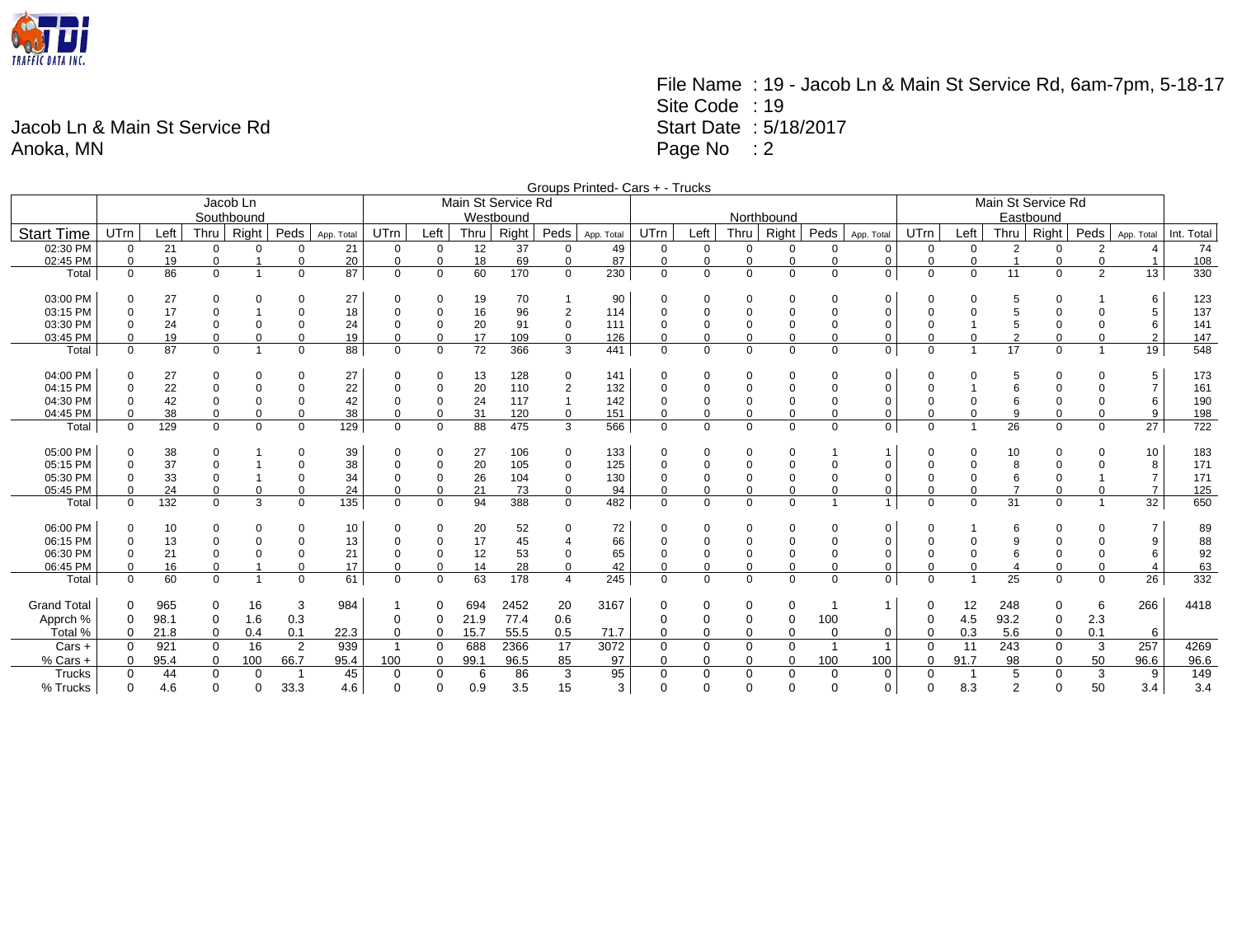

Jacob Ln & Main St Service Rd Anoka, MN

File Name : 19 - Jacob Ln & Main St Service Rd, 6am-7pm, 5-18-17 Site Code : 19 Start Date : 5/18/2017 Page No : 3